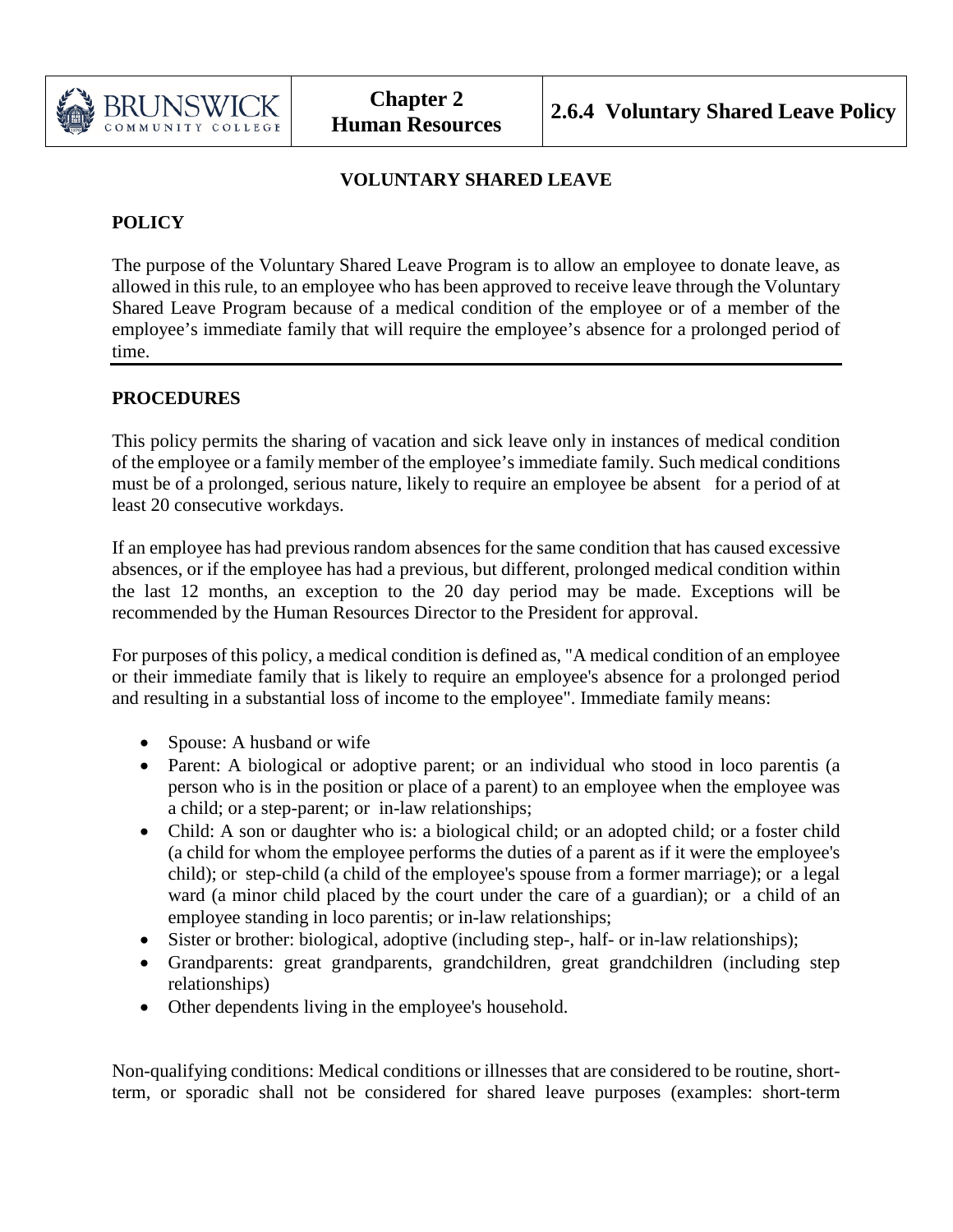

recurrences of chronic allergies; short-term absences due to contagious diseases; short-term recurring medical or therapeutic treatments; recurring headaches; sinus infections; bronchitis; or similar short-term medical conditions). These examples are illustrative, not all inclusive. Each case will be examined in accordance with these procedures and a decision made with the intent of handling all requests consistently and equitably.

Qualifying to Participate in Voluntary Shared Leave Program. To participate in the Voluntary Shared Leave Program, an employee shall meet the following conditions: A donor or recipient shall have a half-time or more permanent, probationary, or time-limited appointment (The limitation and leave balance for permanent part-time employees shall be prorated); have been employed by the College for one year of continuous service.

- A recipient shall apply or be nominated by a fellow employee to participate in the program.
- A recipient shall produce medical evidence to support the need for leave beyond the available accumulated leave.
- The parent College shall review the merits of the request and approve or disapprove according to the Policy.
- Employees qualify for participation in the program after exhausting all accumulated sick and annual leave from his/her own personal leave accounts.

## **Responsibilities**

The Director of Human Resources is responsible for coordinating administration of shared leave procedures and for working with employees to ensure that the procedures are followed.

Full-time and regular part-time employees are responsible for being familiar with shared leave procedures; for submitting requests for shared leave to the Director of Human Resources when applying as a recipient or donor.

The Director of Fiscal Services will be responsible for ensuring that appropriate debiting and crediting of leave accounts is recorded for audit purposes.

Every effort will be made to administer this program in a manner that is fair and equitable to all eligible employees. No employee may directly or indirectly intimidate, threaten, or coerce any other employee with respect to donating, receiving or using leave under this program. No employee may offer or receive financial or any other remuneration for leave donated. Such action by an employee shall be grounds for disciplinary action up to and including dismissal on the basis of personal conduct.

All information regarding the donor and recipient will be confidential, except that information which is needed in order for the Director of Human Resources to solicit donations of leave. The employee may elect to have his/her name shared with employees when leave is requested by Human Resources.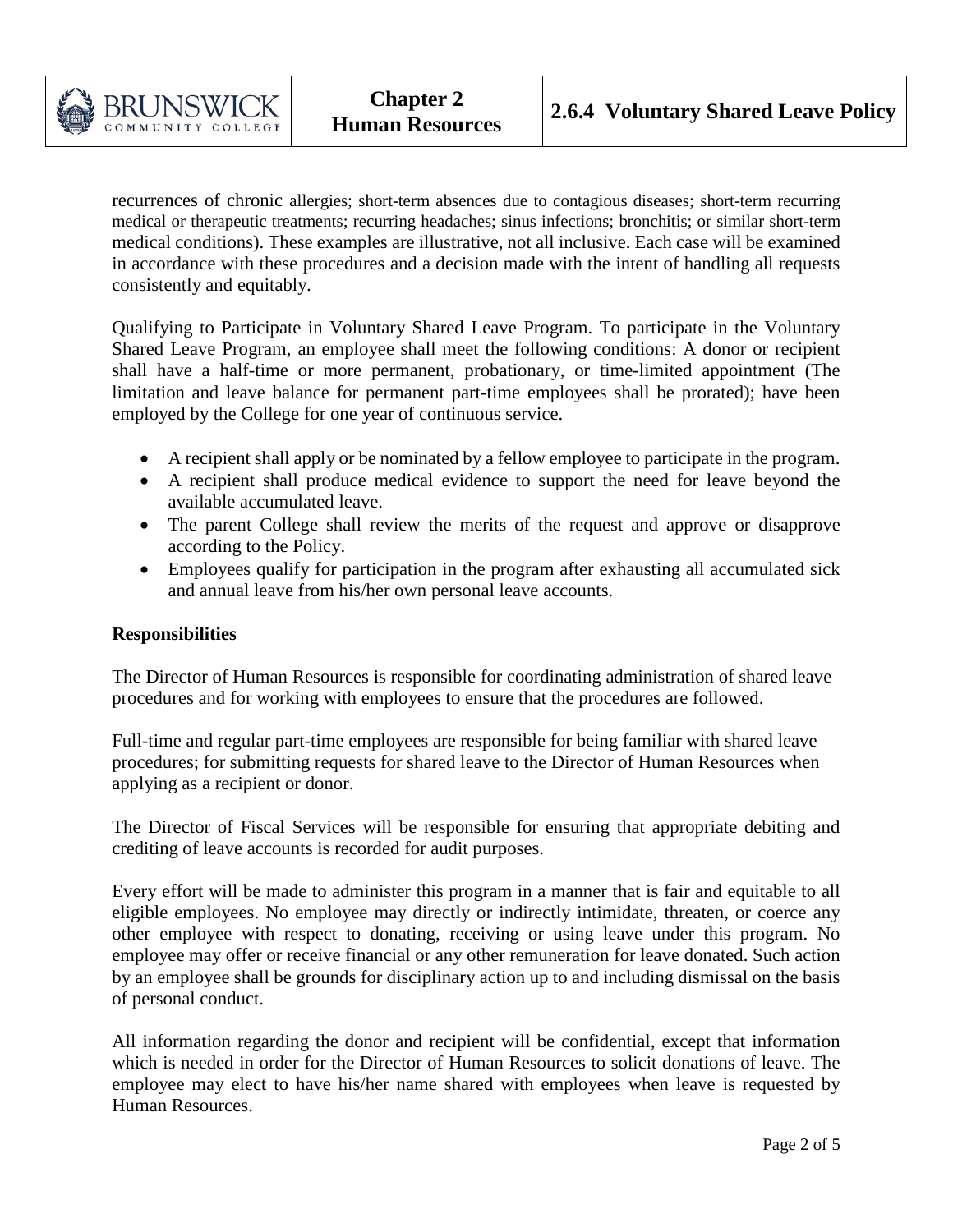

Annual leave may be donated only to the sick leave account of a fellow employee. Donations of annual leave for annual leave purposes are prohibited. State policy prohibits the banking of leave or the establishment of a leave bank for use by unnamed employees. Leave must be solicited as the need occurs and on an individual basis.

- 1. FMLA paperwork is to be completed by the employee and the appropriate physician certifying the illness. The completed form is to be submitted to the Human Resource Director who will approve or disapprove the form and notify the President. Medical information is protected under the Privacy Act.
- 2. The request form also includes authorization for the Director of Human Resources to solicit leave on the employee's behalf and should be signed by the employee. The employee is prohibited from soliciting his/her own leave.
- 3. Requests for shared leave must be substantiated by a doctor's certification which states specifically the anticipated length of the prolonged medical condition. Information provided by the physician will be maintained in the strictest confidence. Additionally, the disabling condition must cause the employee to be absent from work a minimum of 20 consecutive workdays in order to meet the definition of "prolonged."
- 4. Shared leave shall be solicited on a current/as-needed basis, and may be retroactive for up to 60 calendar days. Shared leave donations must be received, documented, and appropriately accounted for within 30 days of the expiration of the disability.

An employee who returns to work on a part-time, trial, or rehabilitative basis may continue receiving shared leave until he/she is reinstated on a full-time basis, provided he/she is still under the care of a physician. The employee ceases to qualify for shared leave upon returning to work on a full-time basis. The employee must provide documentation from his attending physician that he/she should return to work on a part-time or full-time basis.

- 5. An employee who receives benefits from the Disability Income Plan of North Carolina is not eligible to participate in the shared leave program. Shared leave, however, may be used during the required 60-day waiting period and following the waiting period provided the Disability Income Plan benefits have not begun.
- 6. An employee on Worker's Compensation leave who is drawing temporary total disability compensation may be eligible to participate in the voluntary shared leave program. Use of donated leave under the Worker's Compensation program would be limited to use with the supplemental leave schedule.
- 7. Participation in the voluntary shared leave program shall be limited to 1,040 hours, (prorated for part-time employees), either continuously or, if for the same condition, on a recurring basis. However, the President may grant an employee continuation in the program, month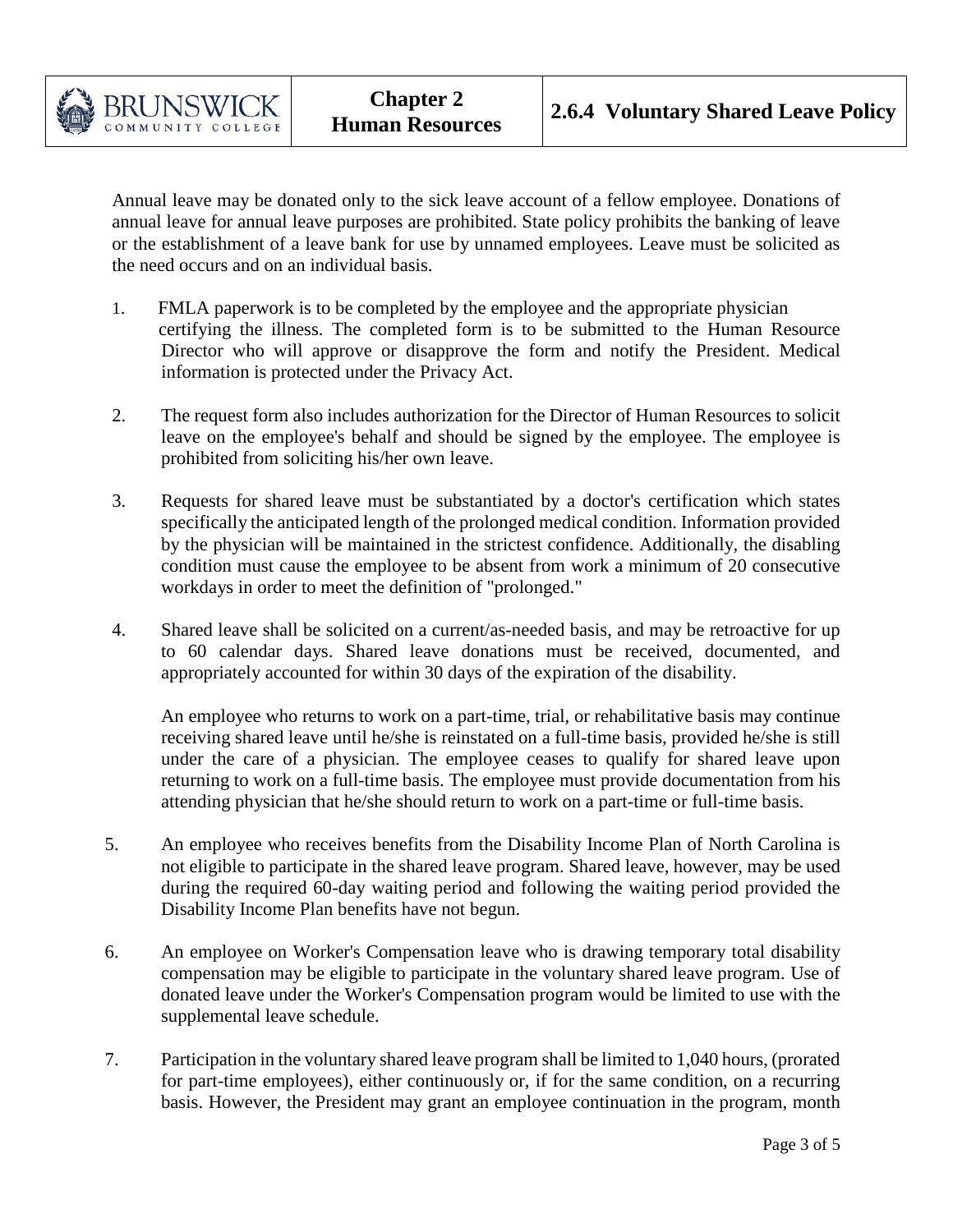

by month, for a maximum of 2,080 hours if the employee would otherwise have been granted leave without pay.

- 8. Subject to the maximum of 1,040 hours, the number of hours of leave an employee can receive is equal to the projected recovery or treatment period, less the employee's combined vacation and sick leave balance as of the beginning of the recovery or treatment period. The employee must exhaust all available sick and annual leave before using donated shared leave.
- 9. Leave donated to a recipient's leave account is exempt from the maximum accumulation carry-over restrictions at fiscal year-end.
- 10. At the expiration of the medical condition, as determined by the Director of Human Resources (substantiated by a doctor's statement), unused leave in the recipient's leave account shall be returned to the donor.
- 11. If a recipient separates from Brunswick Community College employment, participation in the program ends, unused balance of donated leave shall be returned to the donor.

#### **Donor Guidelines**

- 1. Donation of Shared Leave form, is the form to be completed by employees who wish to donate leave. This form should be completed and submitted to the Human Resources Office.
- 2. The minimum amount of leave that can be donated is four hours.
- 3. An employee of a community College may donate vacation leave, bonus leave or sick leave to an immediate family member in any State agency, public school or community College. An employee of a community College may donate vacation or bonus leave to a coworker's immediate family member who is an employee in a state agency or public school provided the employee and coworker are at the same College. An employee may donate vacation, bonus or sick leave to another employee at a community College.
- 4. An employee of a community College may donate up to five days of sick leave to a nonimmediate family member employee of a community College. The combined total of sick leave donated to a recipient from non-immediate family member donors shall not exceed 20 days per year as defined by local College policy. Donated sick leave shall not be used for retirement purposes. Employees who donate sick leave shall be notified in writing of the State retirement credit consequences of donating sick leave.
- 5. The minimum amount of sick leave or vacation leave to be donated is four hours. An employee family member donating sick leave to a qualified immediate family member under